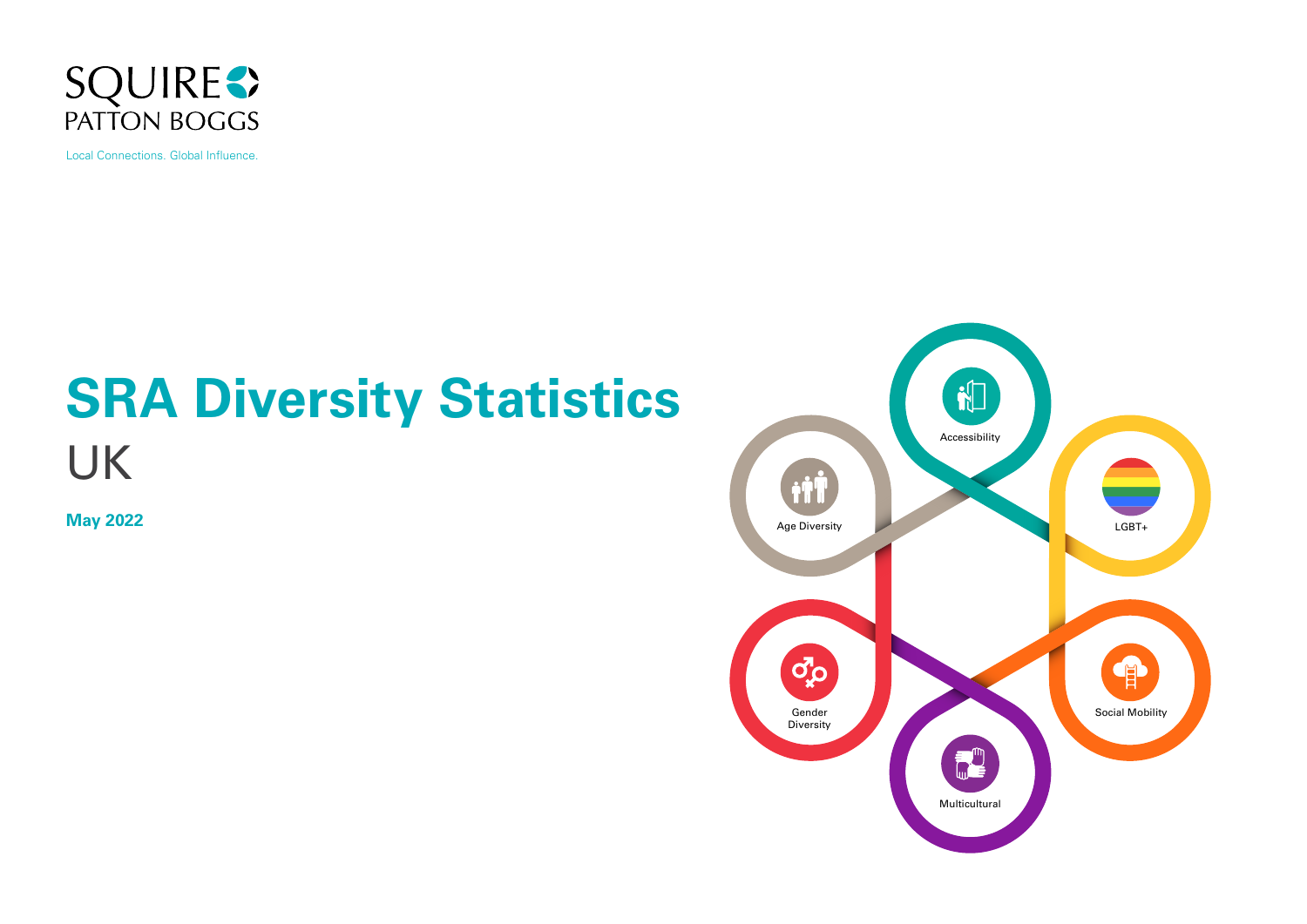#### **Contents**

| Do you consider yourself to have a disability according                                                                                             |  |
|-----------------------------------------------------------------------------------------------------------------------------------------------------|--|
| Are your day-to-day activities limited because of a health problem<br>or disability which has lasted, or is expected to last, at least 12 months? 5 |  |
|                                                                                                                                                     |  |
|                                                                                                                                                     |  |
|                                                                                                                                                     |  |

| What was the occupation of your main household earner when you were about 14?  11 |  |
|-----------------------------------------------------------------------------------|--|
|                                                                                   |  |
|                                                                                   |  |
| Do you look after or care for someone with long term physical or mental           |  |

#### Notes:

1) Data current as at 31 June 2021.

- 2) Data has been rounded to the nearest percent.
- 3) Rates of response vary as some categories reflect data from an average response rate. As a result, the information provided within this analysis cannot be taken to represent the exact demographic of all Squire Patton Boggs staff in the UK.
- 4) In terms of job categories: "Partners" includes equity, income members and national partners. "Solicitor not partner" refers to associate levels 1, 2, senior associates and consultants. "Other Fee" refers to legal executives, trainee solicitors, barristers, and patent or trade mark attorneys. "Legal Support" refers to secretaries, administrators and paralegals. "Non-legal" refers to managerial roles and support staff.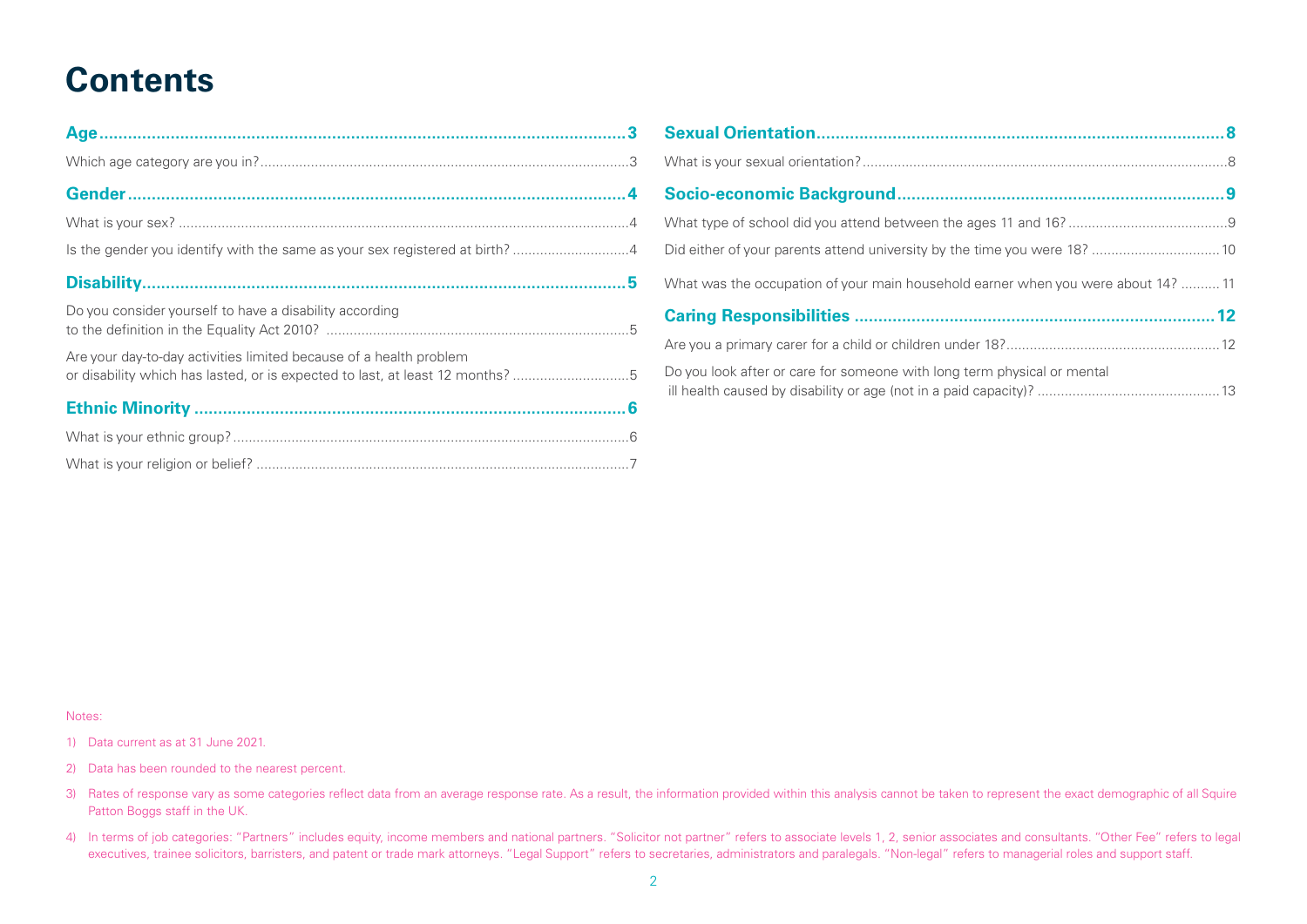# <span id="page-2-0"></span>**Age**

Which age category are you in?

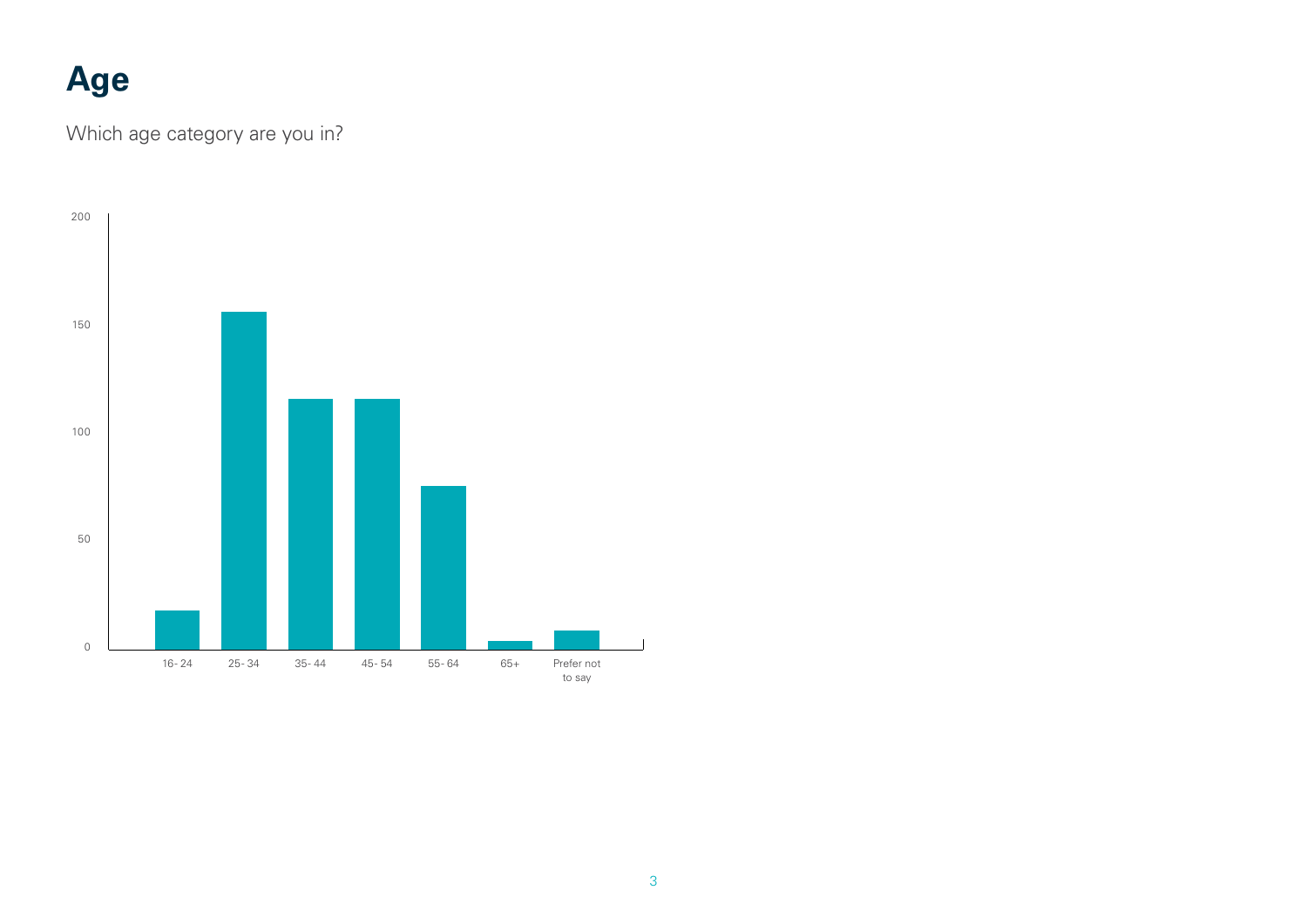#### <span id="page-3-0"></span>**Gender**



What is your sex? Is the gender you identify with the same as your sex registered at birth?

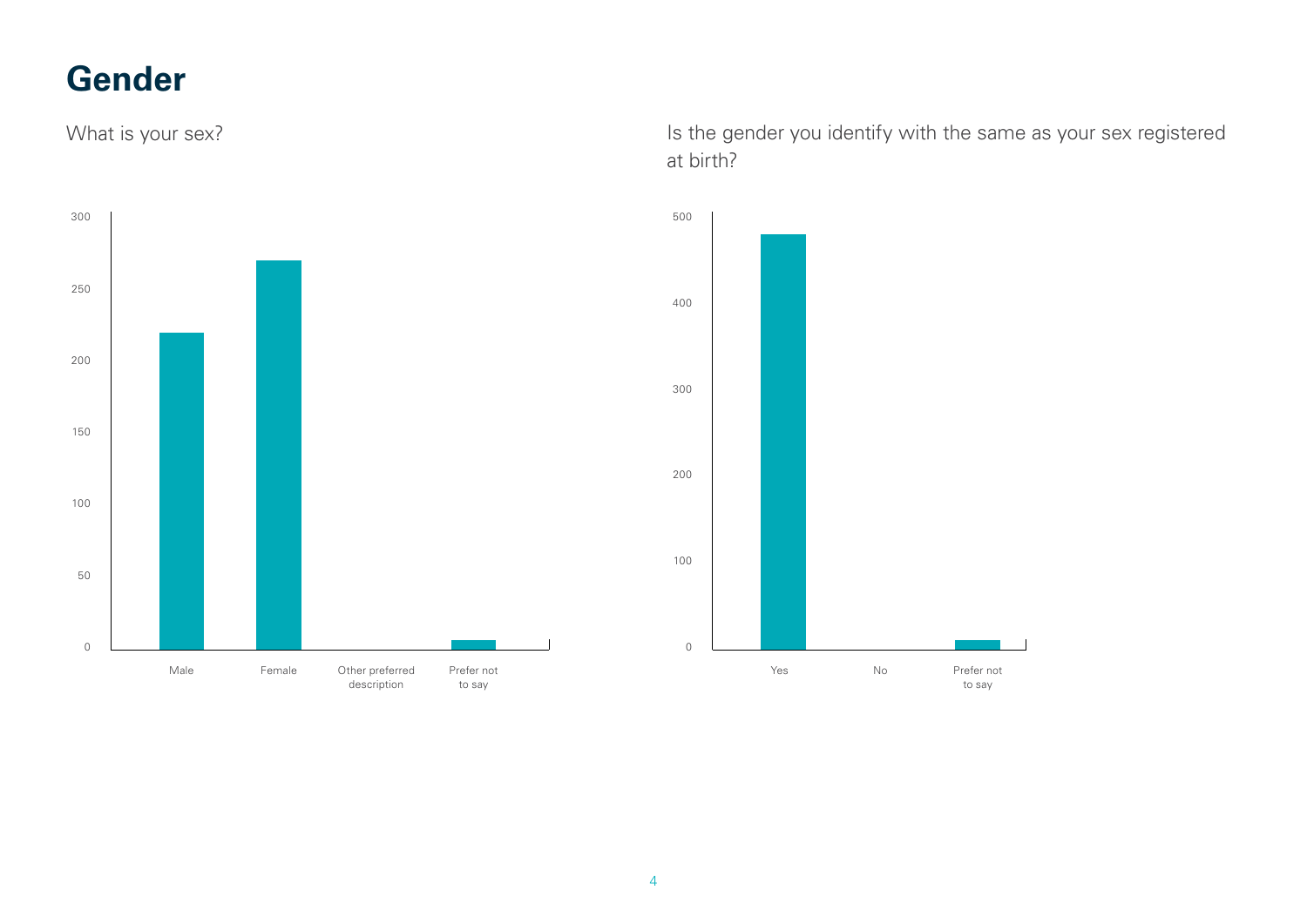# <span id="page-4-0"></span>**Disability**

Do you consider yourself to have a disability according to the definition in the Equality Act 2010?

Are your day-to-day activities limited because of a health problem or disability which has lasted, or is expected to last, at least 12 months?



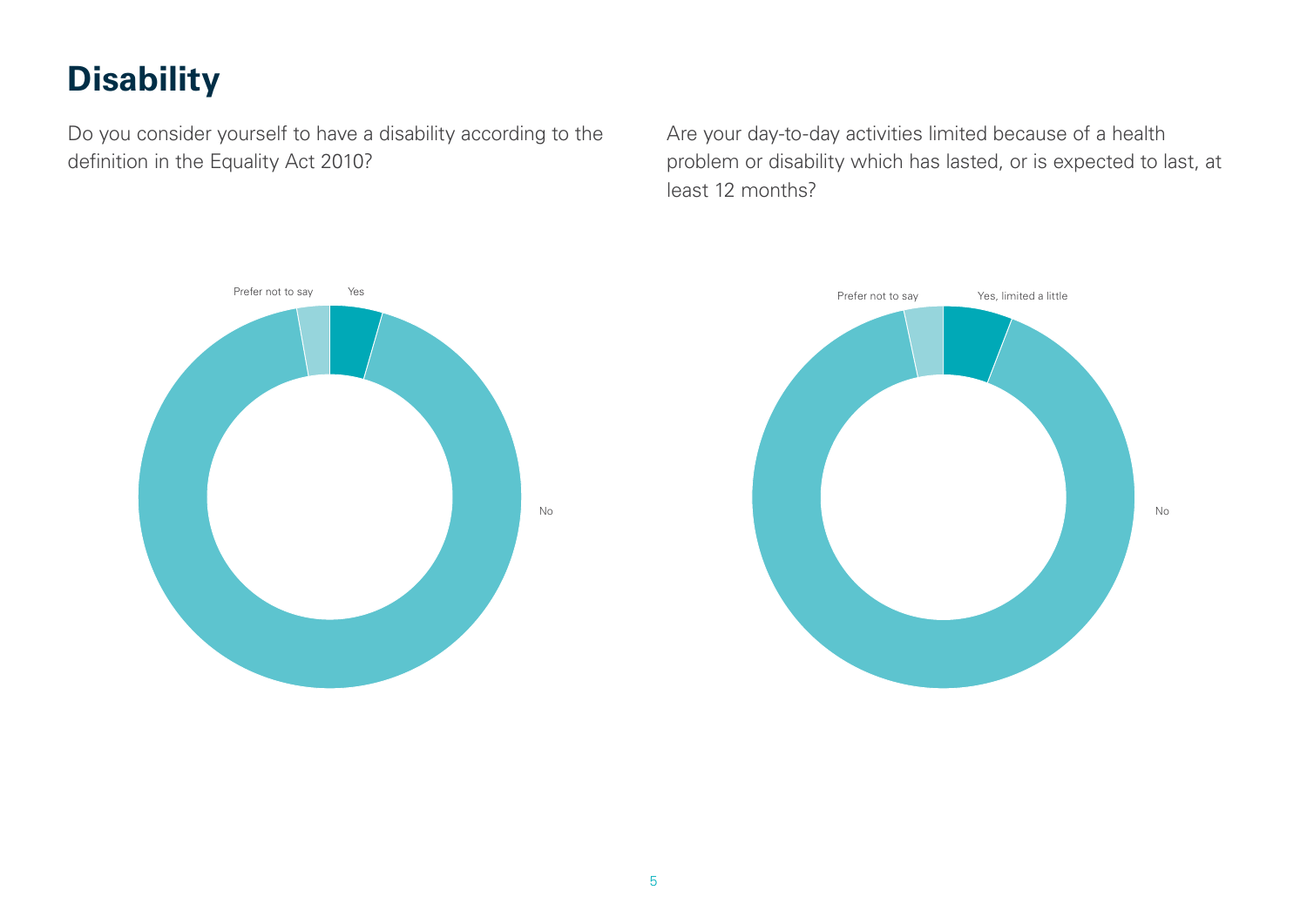# <span id="page-5-0"></span>**Ethnic Minority**

What is your ethnic group?

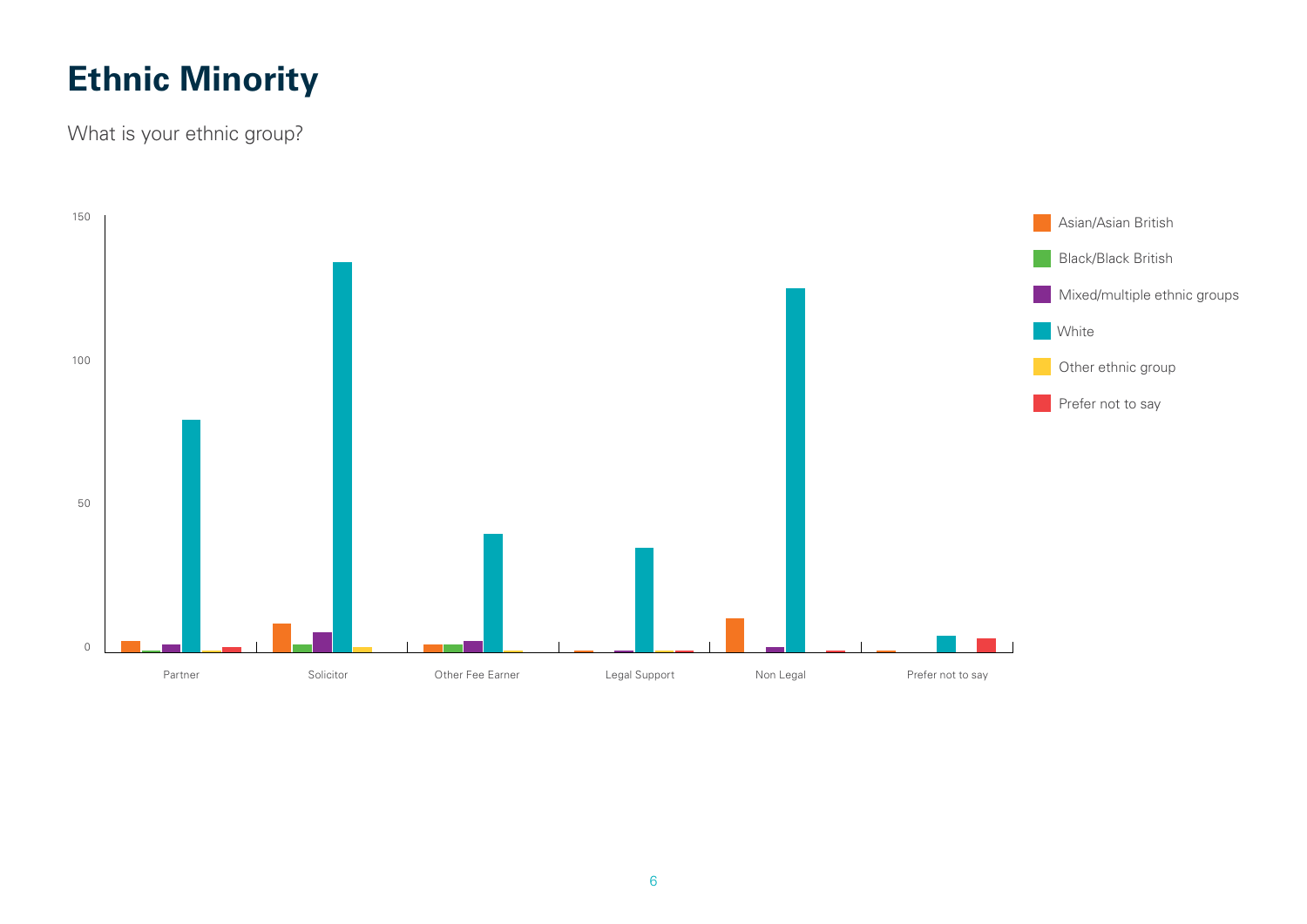<span id="page-6-0"></span>What is your religion or belief?

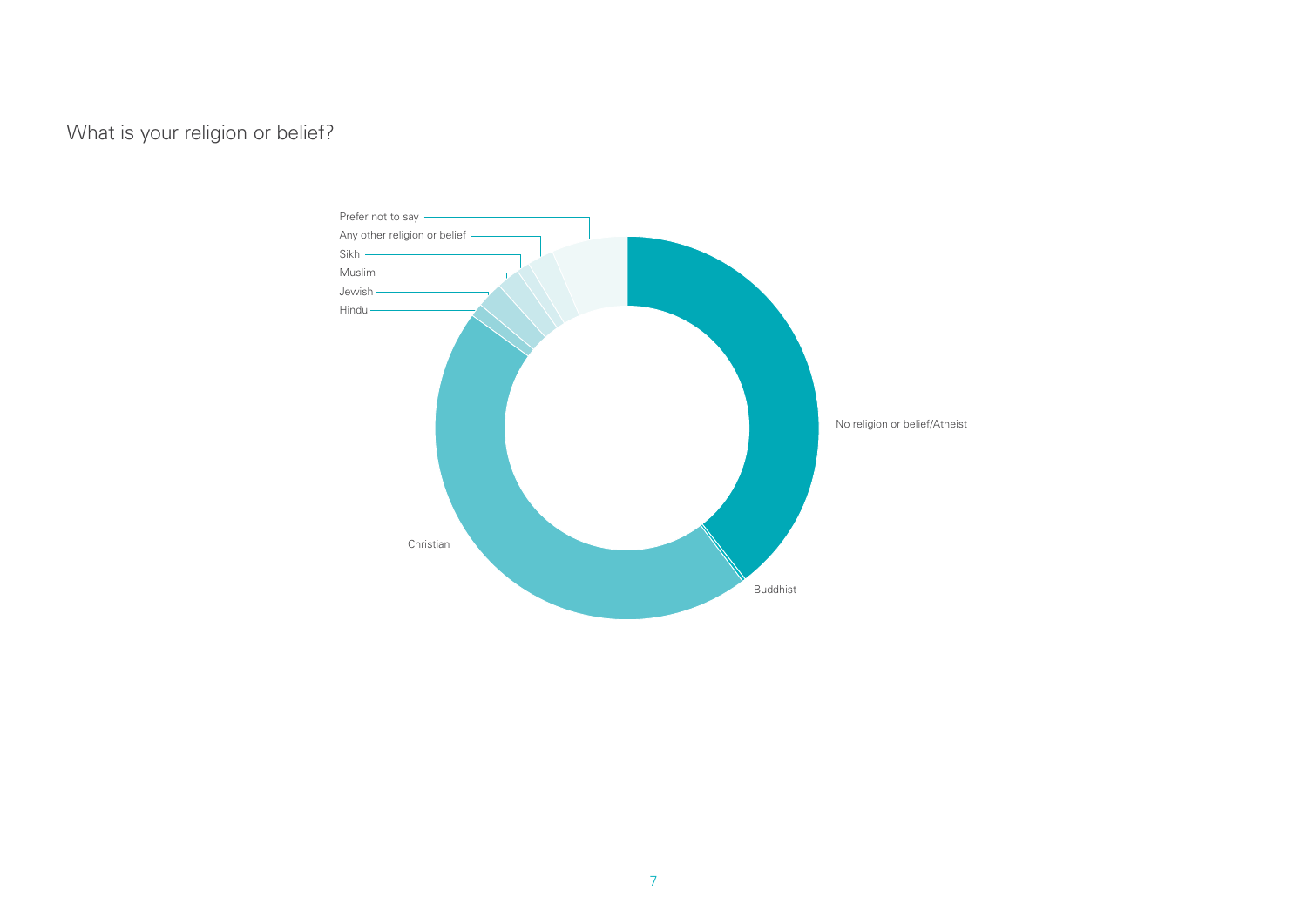#### <span id="page-7-0"></span>**Sexual Orientation**

What is your sexual orientation?

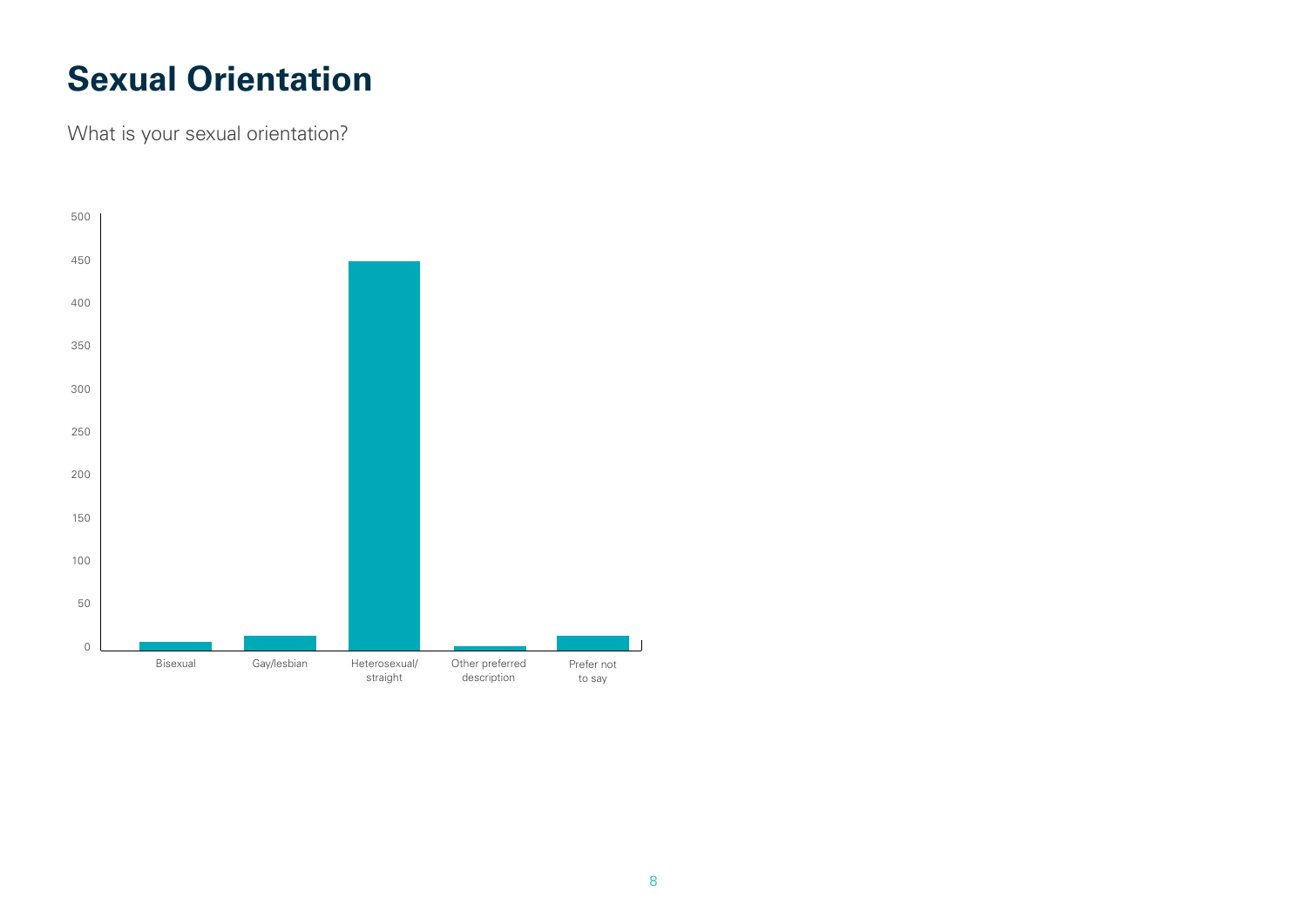#### <span id="page-8-0"></span>**Socio-economic Background**

What type of school did you attend between the ages 11 and 16?

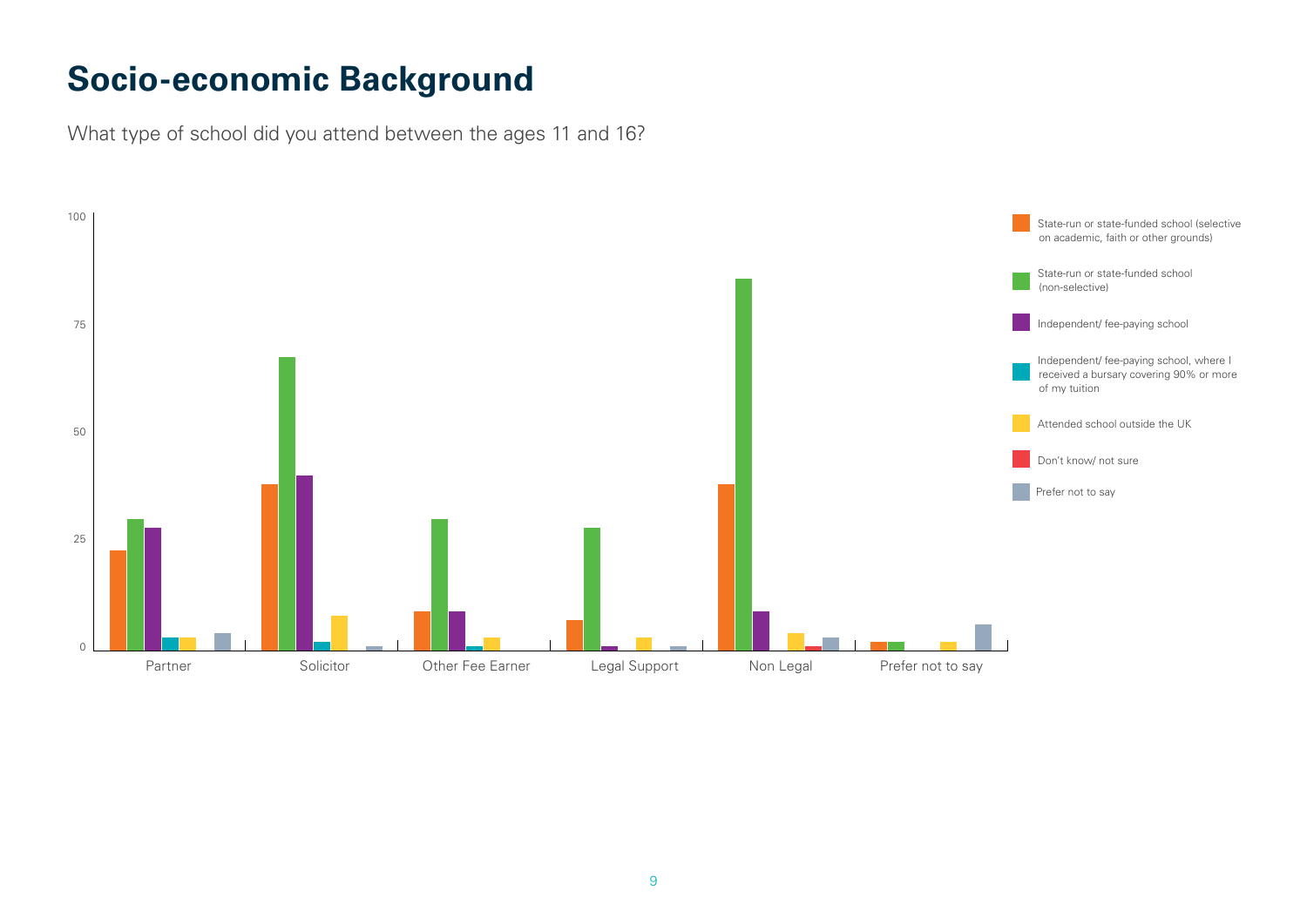<span id="page-9-0"></span>Did either of your parents attend university by the time you were 18?

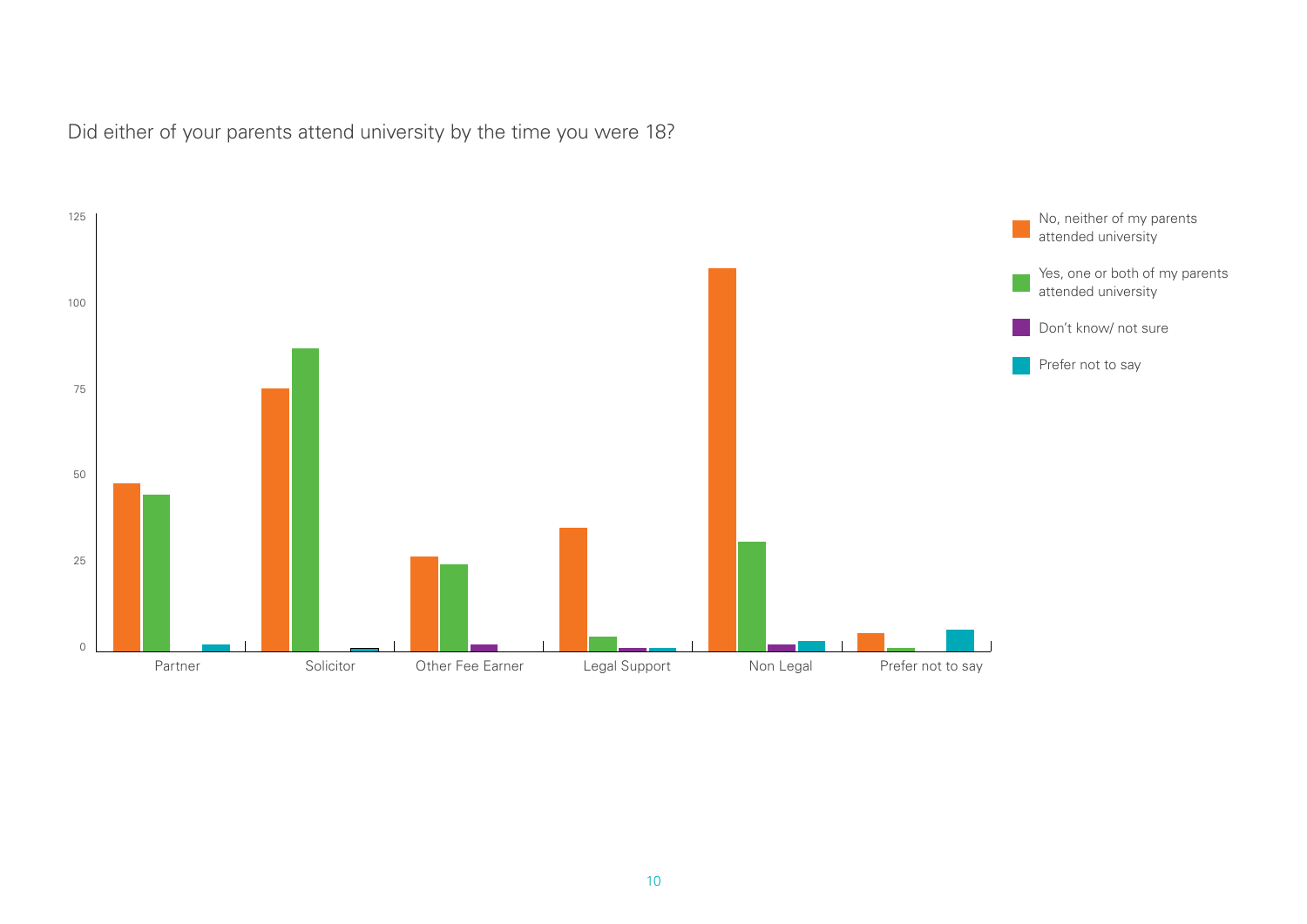<span id="page-10-0"></span>What was the occupation of your main household earner when you were about 14?



Other, such as: retired, this question does not

apply to me, I don't know Prefer not to say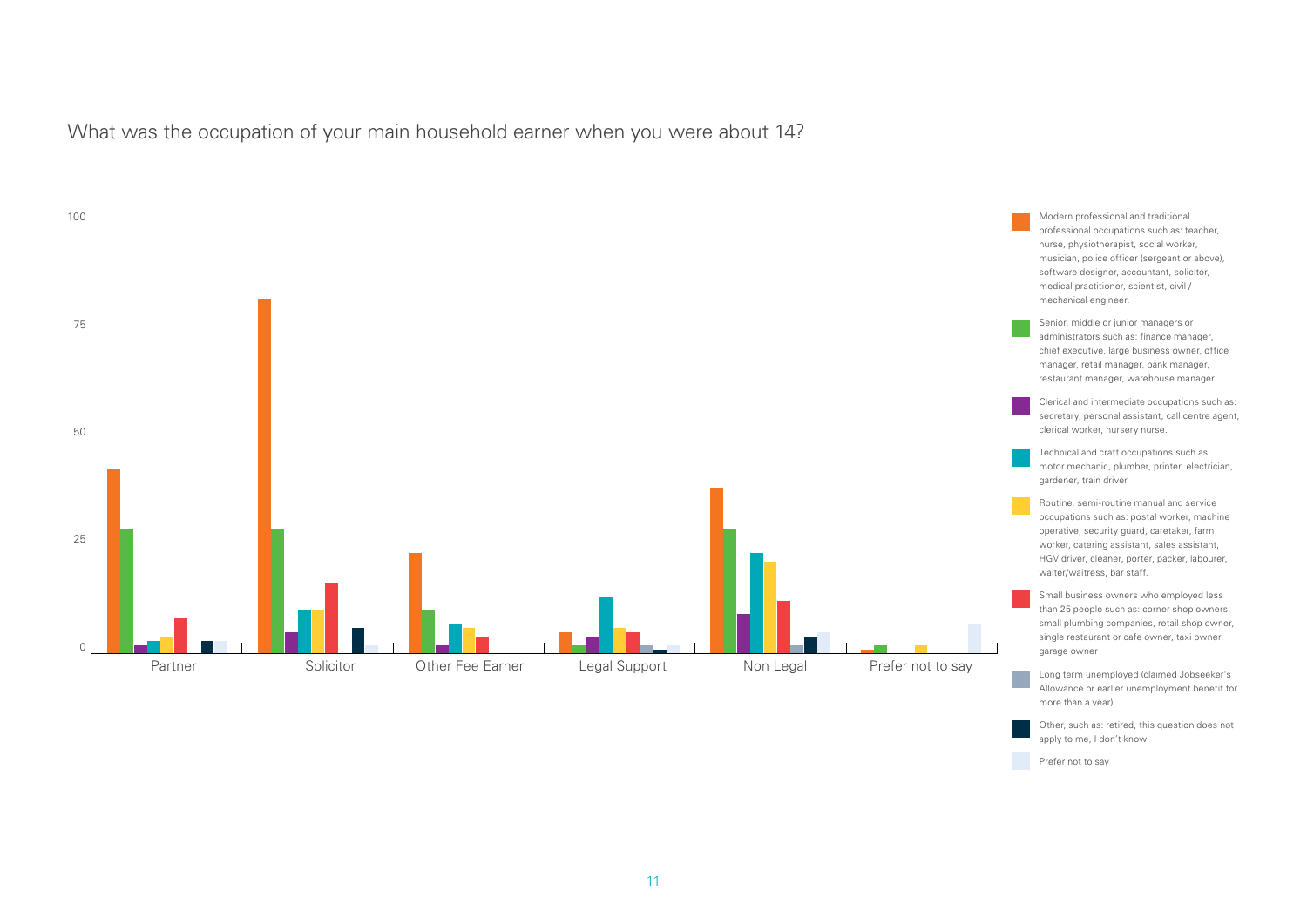# <span id="page-11-0"></span>**Caring Responsibilities**

Are you a primary carer for a child or children under 18?

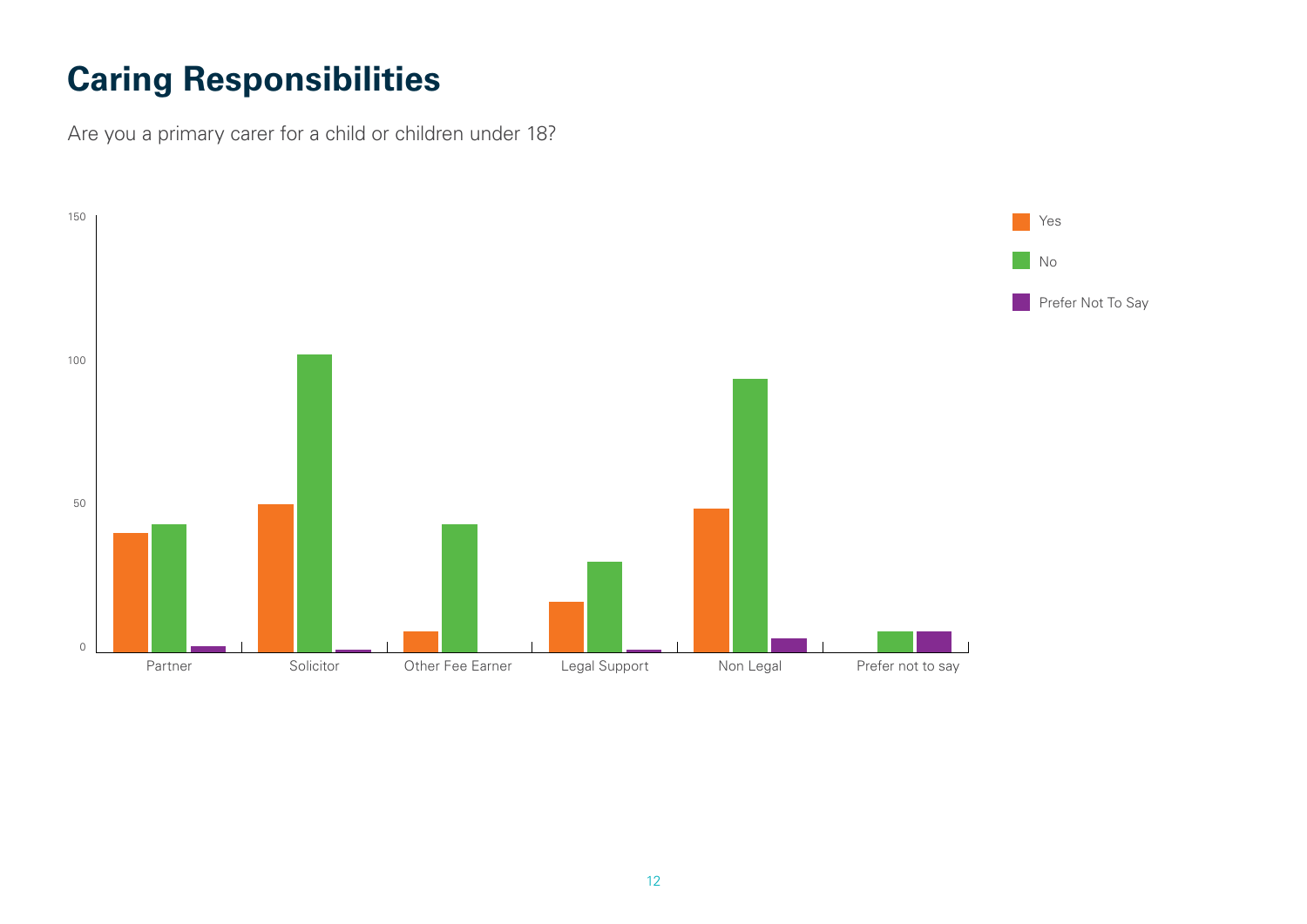<span id="page-12-0"></span>Do you look after or care for someone with long term physical or mental ill health caused by disability or age (not in a paid capacity)?